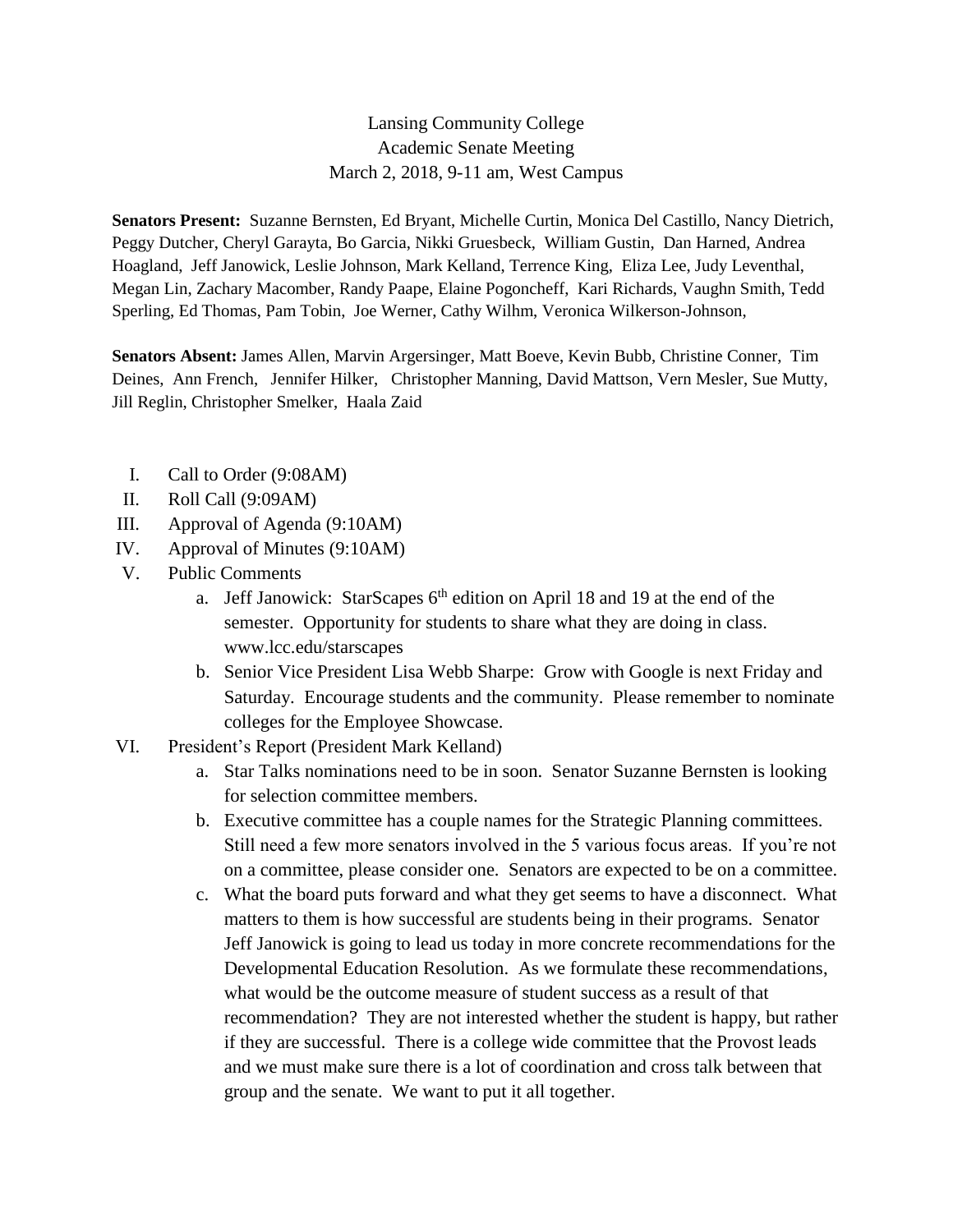## VII. Provost's Report

- a. Embedded Academic Support team: Elaine Pogoncheff, Lisa Webb Sharpe, Megan Lin, Matt Fall, Layne Ingram, Mary Ellen Latch, Matt Lemon, Melissa Lucken, Eva Menefee, Leslie Mohnke, Lisa Nienkark, Cindy Storie, Stephanie Bogard Trapp, Kevin Bubb, Toni Glasscoe, Rafeeq McGiveron, James Mitchell, Pam Blundy, Kelly Sakkinen, Mark Kelland, Carrie Gregg, Stephanie Perry, Kari Richards, Don Wilske and Ami Ewald. Looking at "boot camps" and other aspects. Putting a plan together for campus input and not just faculty input. Whatever we change affects every division and every area. Open forums, focus groups, etc. Group meets every other week on Thursdays, March 22 is next meeting. Major deliverable is to have a plan for the Board at their June meeting. Have to have it done by the end of May. All input is welcome, including students.
- b. Update to Strategic Planning. Thank you for attending the Friday forums. Chairs have the data that was accumulated. ELT will be vetting those next Thursday. The Strategic Planning teams have been gathering information and assessing it in terms of priority. Just because something was on the list, doesn't mean it is automatically in. Must look at the weight that it has towards accomplishing Strategic Plans. People also suggested things that are already in place. There is a matrix that helps asses the weights and prioritization. Criteria are the strategic plan objectives. With the Strategic Plan comes Academic Operations Plan (Academic Master Plan). Put together several for the academic affairs, center for data sciences, HHS, provost office, etc. All areas are under the academic operations plan. Many areas have cross goals.
- c. Senator Mark Kelland: Elaine always talks about continuous quality improvement. When looking at pathways, not only should you look at advisors but talk to other faculty. Consider getting the Gen Eds involved in conversation and to advise courses.
- VIII. Consent Agenda Action Item
	- a. Curriculum Committee Report
		- i. Approved without objection
	- IX. Action Item Curriculum Committee Charter
		- a. Approved without objection
		- b. Congrats to Vice President Peggy Dutcher and her hard work.
		- c. All committees are charter, they all have a website including minutes, charters, and agendas.
		- d. Senator Nancy Dietrich is going to lead ASPIT which advises APAC. P is no longer policy but procedure.
	- X. Senate Election Update (Secretary Eliza Lee)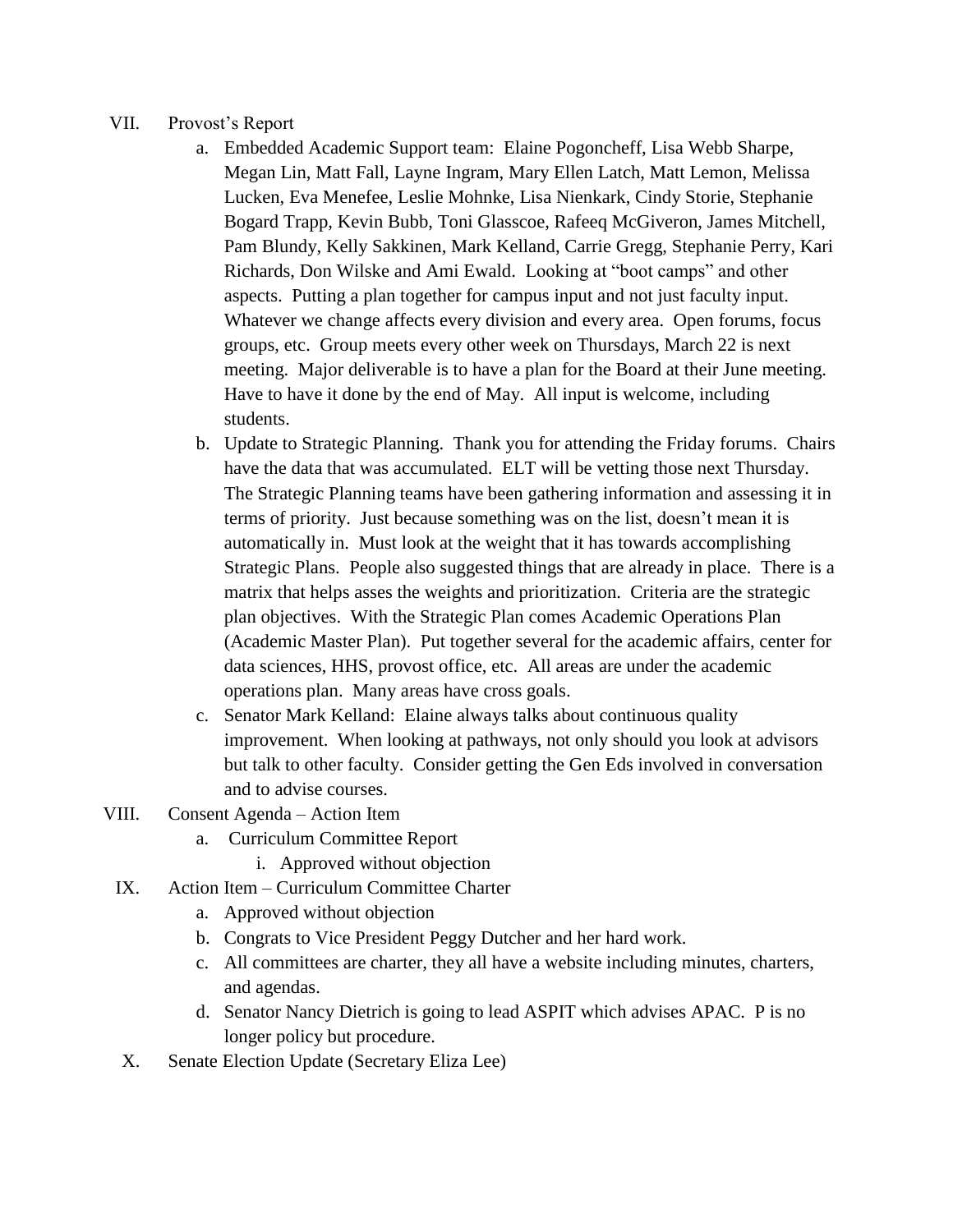- a. Still looking for nominations. Please email Eliza Lee [leee21@lcc.edu](mailto:leee21@lcc.edu) by March 12 at 5:00PM.
- XI. Student Success Data Update (Executive Director for Center of Data Science, Matt Fall)
	- a. Going over the essential metrics that we are looking to move.
	- b. See Power Point in Senate Folder for statistics.
	- c. Matt Fall: Not sure on sample sizes of other colleges. 70% compared to 73% isn't a significant change. Dr. Knight is talking about doubling results, significant changes.
	- d. Senator Mark Kelland: When we look at college ready students they aren't at 100%. Our developmental students are going to of course be lower. Can we use the embedded tutoring, etc for all students? Can we extend this to all students?
	- e. Matt Fall: College ready, 27% attempted of the 60% for college ready math placement. It's a smaller number.
	- f. Senator Judy Leventhal: Students can't pass college level math unless they take the classes. When students self-advise they choose not to take math. If we had mandatory advising, all advisors would put it on their path at the beginning.
	- g. Senator Joe Werner: Some students tell me they are holding off on taking math because of the 2 year expiration so if they are on a 5 year plan their math levels don't expire.
	- h. Senator Judy Leventhal: If you want to take a class above 112 then it will expire. It doesn't go off their transcript. Students should take all their math early.
	- i. Matt Fall: There are some process things that need to be worked out. Especially on all the maps.
	- j. Senator Eliza Lee: Communication between programs is imperative. Each program should be consulting with the Gen Eds about what courses are best for each pathway.
	- k. Senator Megan Lin: Fall 2016 completion rates are good but next year will show the Fall 2017 completion rates. This was the first semester we had the cohort Co-requisite model.
- XII. Discussion/Planning Regarding Developmental Education Recommendation as Requested by the Board of Trustees Resolution (Senator Jeff Janowick)
	- a. The board resolution says the college must seek input from the Academic Senate. Our recommendations and the actually work is being done with the provost embedded committee. We have a team of Megan Lin, Melissa Lucken, Rob McCloone, Leslie Mohnke, Kelly Sakkinen, etc. Came up with questions, reviewed and got input the last two senate meetings and have developed a set of recommendations. We have tried to develop all the data and recommendations from the last two meetings. Can we agree on recommendations from the Senate to the Provost team? We don't want detailed recommendations because that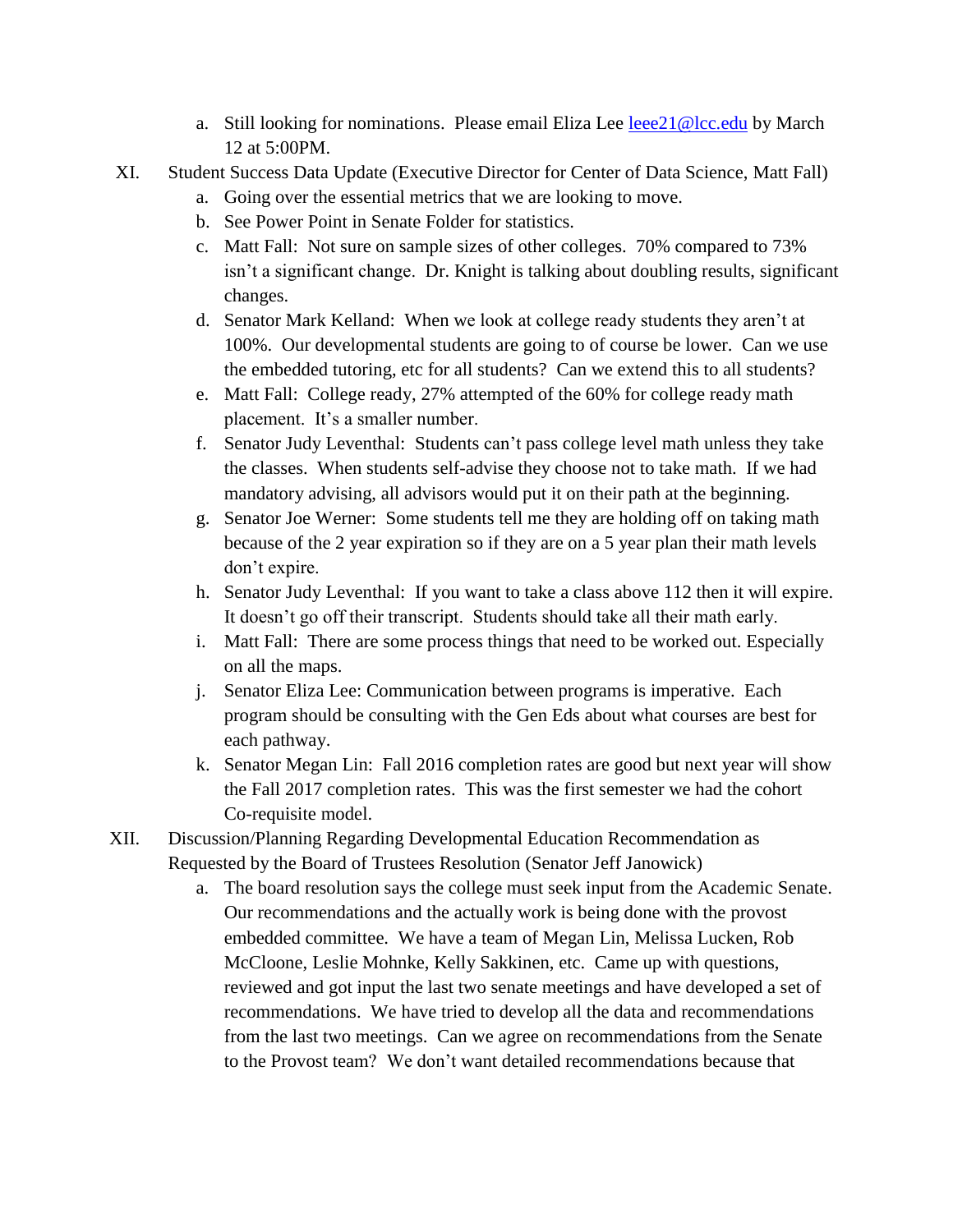needs to be hammered out in other places. We need to look at larger institutional goals.

- i. Half hour to discuss the current recommendations
- ii. Implementing a Student-Centered Intake and Placement Process
	- 1. Intake
	- 2. Placement
- iii. Raising the Impact of Embedded Support
- iv. Goals (College, Division, Program) and Assessment
- b. Senator Leslie Johnson: Intake process needs money and support. It needs faculty involvement. We should be freeing up faculty of other things. Faulty cannot support this unless their burdens are taken away. Make sure the intake process doesn't become a barrier.
- c. Senator Nancy Dietrich: Need to find a way to find a way to involve adjunct faculty, they are 80% of our faculty.
- d. Senator Jeff Janowick: Yes it needs to be a cultural change. This doesn't just involve developmental education. It will affect all areas.
- e. Senator Monica Del Castillo: Needs to be a discussion on Support services. There is nothing on the placement website about test anxiety. Especially about math. Integration between the nonacademic and the academic side is important.
- f. Senator Leslie Johnson: It is clear full time student have an advantage. We should reimagine what being a part time student meant. Create a program aimed at part time students. Rather than fight the reality, take advantage of the reality.
- g. Senator Cheryl Garayta: Along with building late start, we need a process to deal with the acceptations for students that need to late enroll. Need a process and checklist as they are going through orientation process. Revising and redefining our process so more is done before they even arrive.
- h. Senator Jeff Janowick: Students need to know where they stand and we need to have conversations with them. A lot of students are in developmental education and don't know they are developmental education. We need to make sure we are all on the same page and that we engage our students as well.
- i. Senator Nancy Dietrich: Intake means, I sit down with you. Tell me your story, we can figure out from there. We have over 100 tutors. We need to get to know the person. Have to have a conversation.

## XIII. Senator Joe Werner

- a. Brendan Fleishans is on a team teaching CIT courses. Newly appointed Vice President of MAHE. Also a student at CMU.
	- i. Central Michigan University had a shooting on 4<sup>th</sup> floor of Campbell Hall. 2 are confirmed dead. Keep your eye on CMU. He is still at large.
- b. Senior Vice President Lisa Webb Sharpe: They believe at this point, this was a specific dispute amongst people. Not an institution. Not that this makes it any